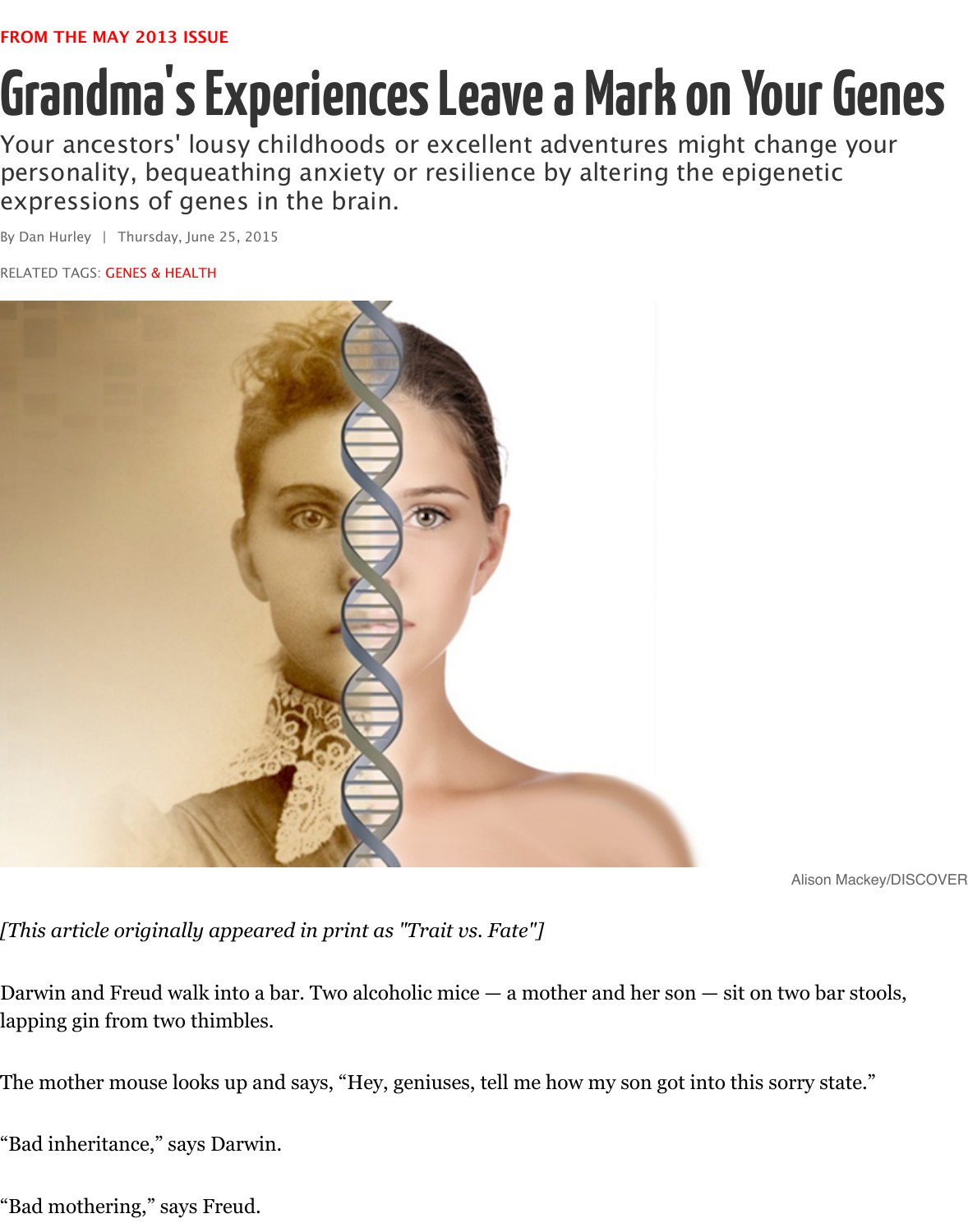bar. And by the time they walked out, a few beers later, they had begun to forge a revolutionary new synthesis of how life experiences could directly affect your genes — and not only your own life but those of your mother's, grandmother's and beyond.

The bar was in Madrid, where the Cajal Institute, Spain's oldest academic center for the study neurobiology, was holding an international meeting. Moshe Szyf, a molecular biologist and g McGill University in Montreal, had never studied psychology or neurology, but he had been t attending by a colleague who thought his work might have some application. Likewise, Micha McGill neurobiologist, had been talked into attending by the same colleague, who thought Meane into animal models of maternal neglect might benefit from Szyf's perspective.

"I can still visualize the place — it was a corner bar that specialized in pizza," Meaney says. "Moshe, being kosher, was interested in kosher calories. Beer is kosher. Moshe can drink beer anywhere. And I'm Irish. So it was perfect."

The two engaged in animated conversation about a hot new line of research in genetics. Since the 1970s, researchers had known that the tightly wound spools of DNA inside each cell's nucleus require something extra to tell them exactly which genes to transcribe, whether for a heart cell, a liver cell or a brain cell.

One such extra element is the methyl group, a common structural component of organic molecules. The methyl group works like a placeholder in a cookbook, attaching to the DNA within each cell to select only those recipes — er,



Michael Meaney, neurobiologist. Owen Eg

genes — necessary for that particular cell's proteins. Because methyl groups are attached to th residing beside but separate from the double-helix DNA code, the field was dubbed epigeneti prefix *epi* (Greek for over, outer, above).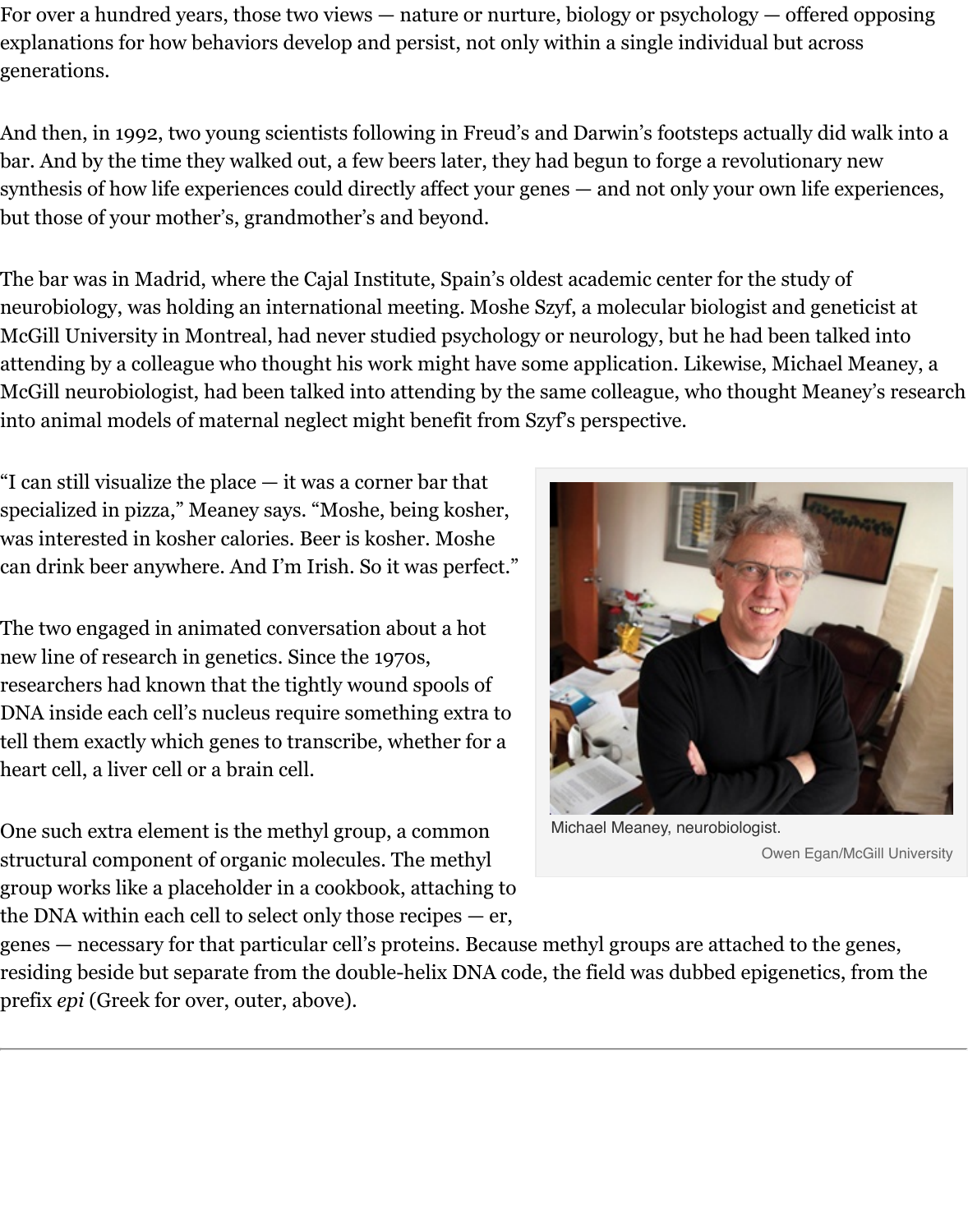Originally these epigenetic changes were believed to occur only during fetal development. Bu studies showed that molecular bric-a-brac could be added to DNA in adulthood, setting off a cellular changes resulting in cancer. Sometimes methyl groups attached to DNA thanks to ch other times, exposure to certain chemicals appeared to be the cause. Szyf showed that correct changes with drugs could cure certain cancers in animals.

Geneticists were especially surprised to find that epigenetic change could be passed down fro child, one generation after the next. A study from Randy Jirtle of Duke University showed that mice are fed a diet rich in methyl groups, the fur pigment of subsequent offspring is permane Without any change to DNA at all, methyl groups could be added or subtracted, and the chan inherited much like a mutation in a gene.



Moshe Szyf, molecular biologist and geneticist. McGill University

Now, at the bar in Madrid, Szyf and Meane hypothesis as improbable as it was profound chemicals can cause epigenetic changes, containexperiences — child neglect, drug abuse or  $stresses - also set of epigenetic changes to the same set.$ inside the neurons of a person's brain? That turned out to be the basis of a new field, behavioral epigenetics, now so vibrant it has spawned studies and suggested profound new treats the brain.

According to the new insights of behavioral episode. traumatic experiences in our past, or in our ancestors' past, leave molecular scars adhering DNA. Jews whose great-grandparents were their Russian shtetls; Chinese whose grand

t[hrough the ravages of the Cultural Revolution;](http://discovermagazine.com/sitefiles/resources/image.aspx?item=%7BA26F8B9E-BCDD-4E56-8F90-2835EE952108%7D&mw=900&mh=600) young immigrants from Africa whose parents massacres; adults of every ethnicity who grew up with alcoholic or abusive parents — all carry more than just memories.

Like silt deposited on the cogs of a finely tuned machine after the seawater of a tsunami reced experiences, and those of our forebears, are never gone, even if they have been forgotten. The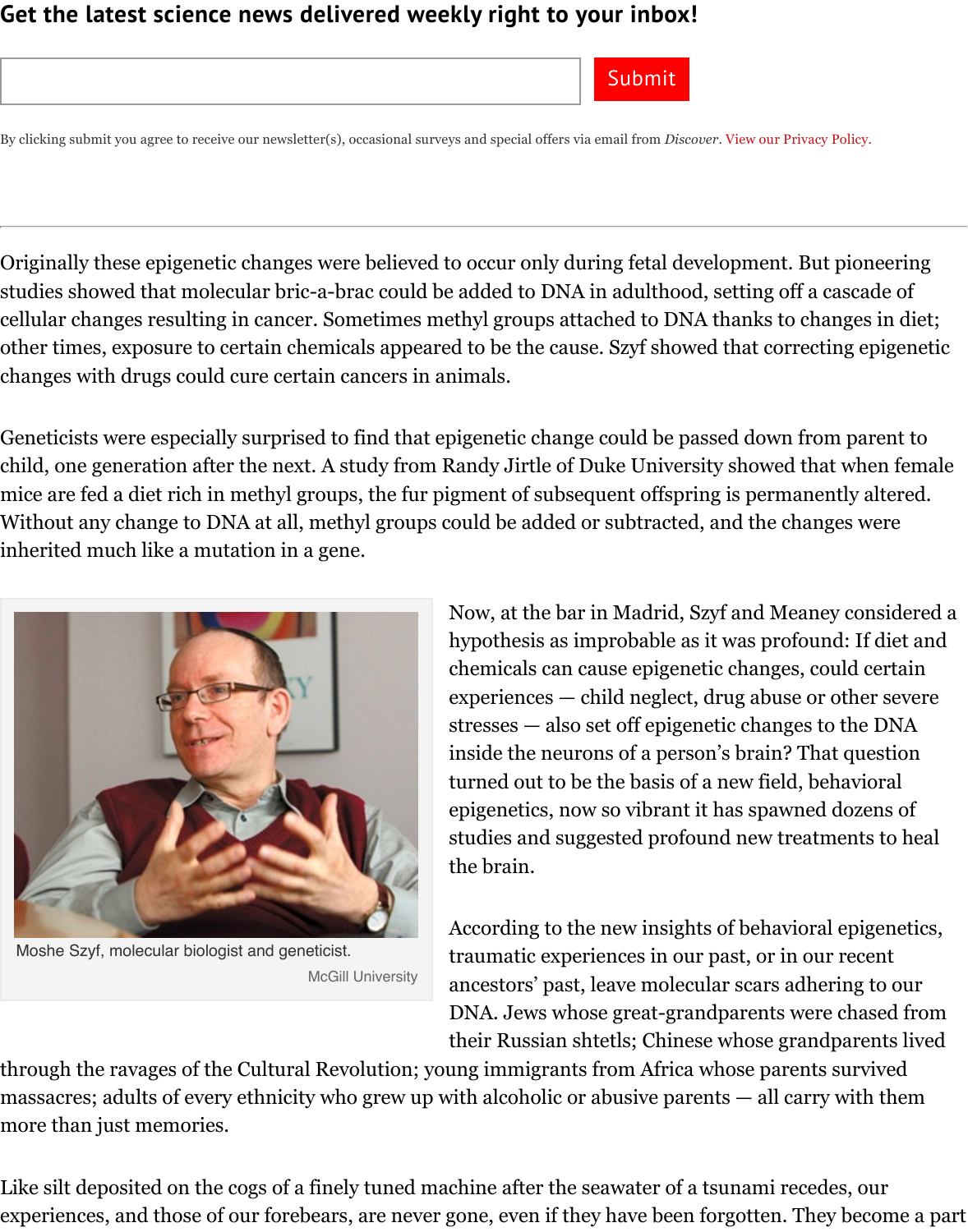Or not. If your grandmother was adopted by nurturing parents, you might be enjoying the boost she received thanks to their love and support. The mechanisms of behavioral epigenetics underlie not only weaknesses but strengths and resiliencies, too. And for those unlucky enough to descend from withholding grandparents, emerging drug treatments could reset not just mood, but the epig themselves. Like grandmother's vintage dress, you could wear it or have it altered. The genor been known as the blueprint of life, but the epigenome is life's Etch A Sketch: Shake it hard e can wipe clean the family curse.

# **Voodoo Genetics**

Twenty years after helping to set off a revolution, Meaney sits behind a wide walnut table that serves as his desk. A January storm has deposited half a foot of snow outside the picture windows lining his fourth-floor corner office at the Douglas Institute, a mental health affiliate of McGill. He has the rugged good looks and tousled salt-and-pepper hair of someone found on a ski slope — precisely where he plans to go this weekend. On the floor lies an arrangement of helium balloons in various stages of deflation. "Happy 60th!" one announces.

"I've always been interested in what makes people different from each other," he says. "The way we act, the way we behave — some people are optimistic, some are pessimistic. What produces that variation? Evolution selects the variance that is most successful, but what produces the grist for the mill?"

Meaney pursued the question of individual differences by studying how the rearing habits of mother rats caused lifelong changes in their offspring. Research dating back to the 1950s had shown that rats handled by humans for as little as five to 15 minutes per day during their first three weeks of life grew up to be calmer and less reactive to stressful environments compared with their nonhandled littermates. Seeking to tease out the mechanism behind such an enduring effect, Meaney and others

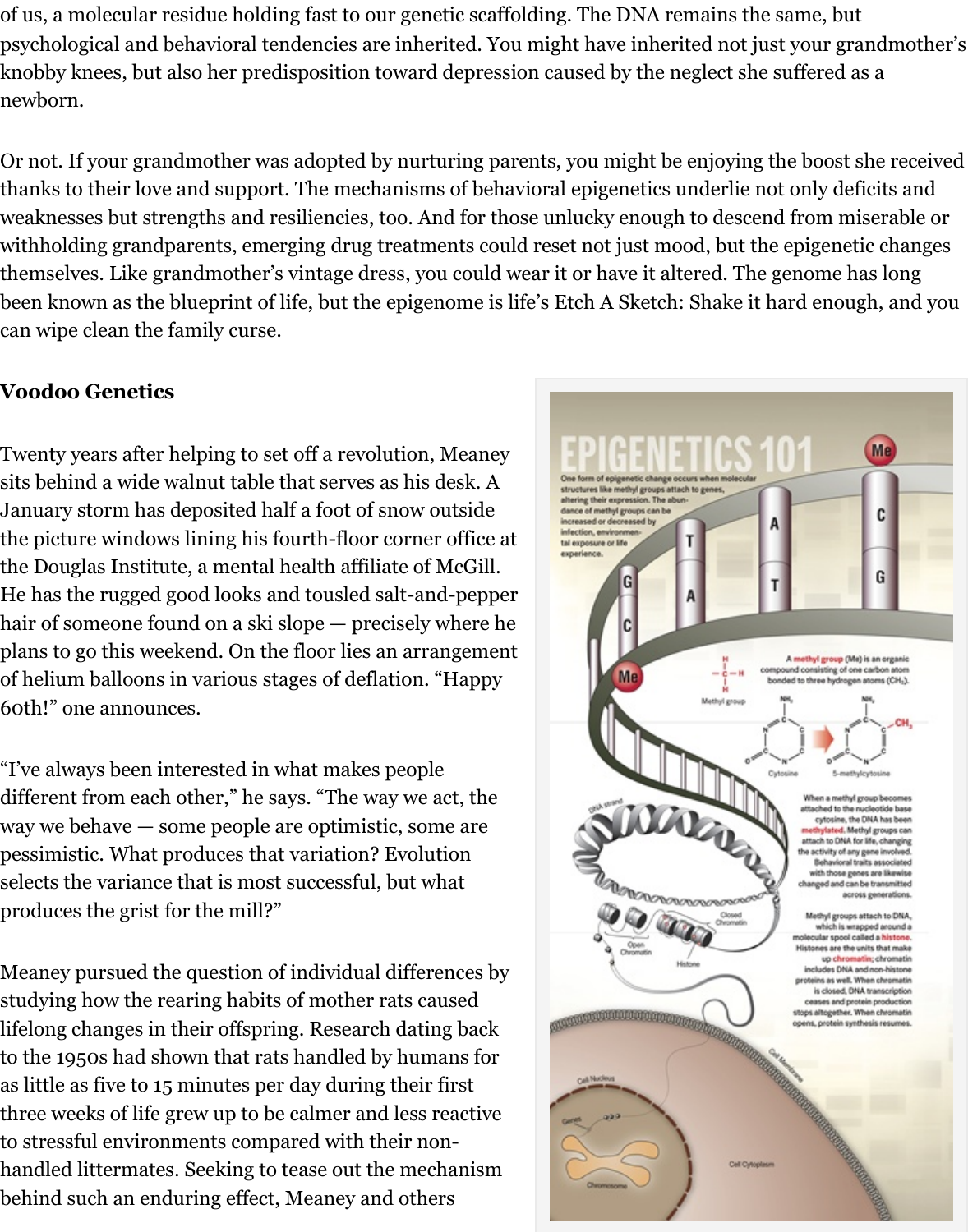"It's all about the tactile stimulation," Meaney says.

In a landmark 1997 paper in *Science*, he showed that natural variations in the amount of licki grooming received during infancy had a direct effect on how stress hormones, including corti expressed in adulthood. The more licking as babies, the lower the stress hormones as grownalmost as if the mother rats were licking away at a genetic dimmer switch. What the paper die how such a thing could be possible.

"What we had done up to that point in time was to identify maternal care and its influence or Meaney says. "But epigenetics wasn't a topic I knew very much about."

And then he met Szyf.



Aliso

# **Postnatal Inheritance**

["I was going to be a dentist," Szyf says with a laugh. Slight, pale and balding, he sits](http://discovermagazine.com/sitefiles/resources/image.aspx?item=%7B00B45781-560B-497B-820F-2A9B646029E9%7D&mw=900&mh=600) in a smal back of his bustling laboratory  $-$  a room so Spartan, it contains just a single picture, a photog embryos in a womb.

Needing to write a thesis in the late 1970s for his doctorate in dentistry at Hebrew University Szyf approached a young biochemistry professor named Aharon Razin, who had recently mad publishing his first few studies in some of the world's top scientific journals. The studies were show that the action of genes could be modulated by structures called methyl groups, a subje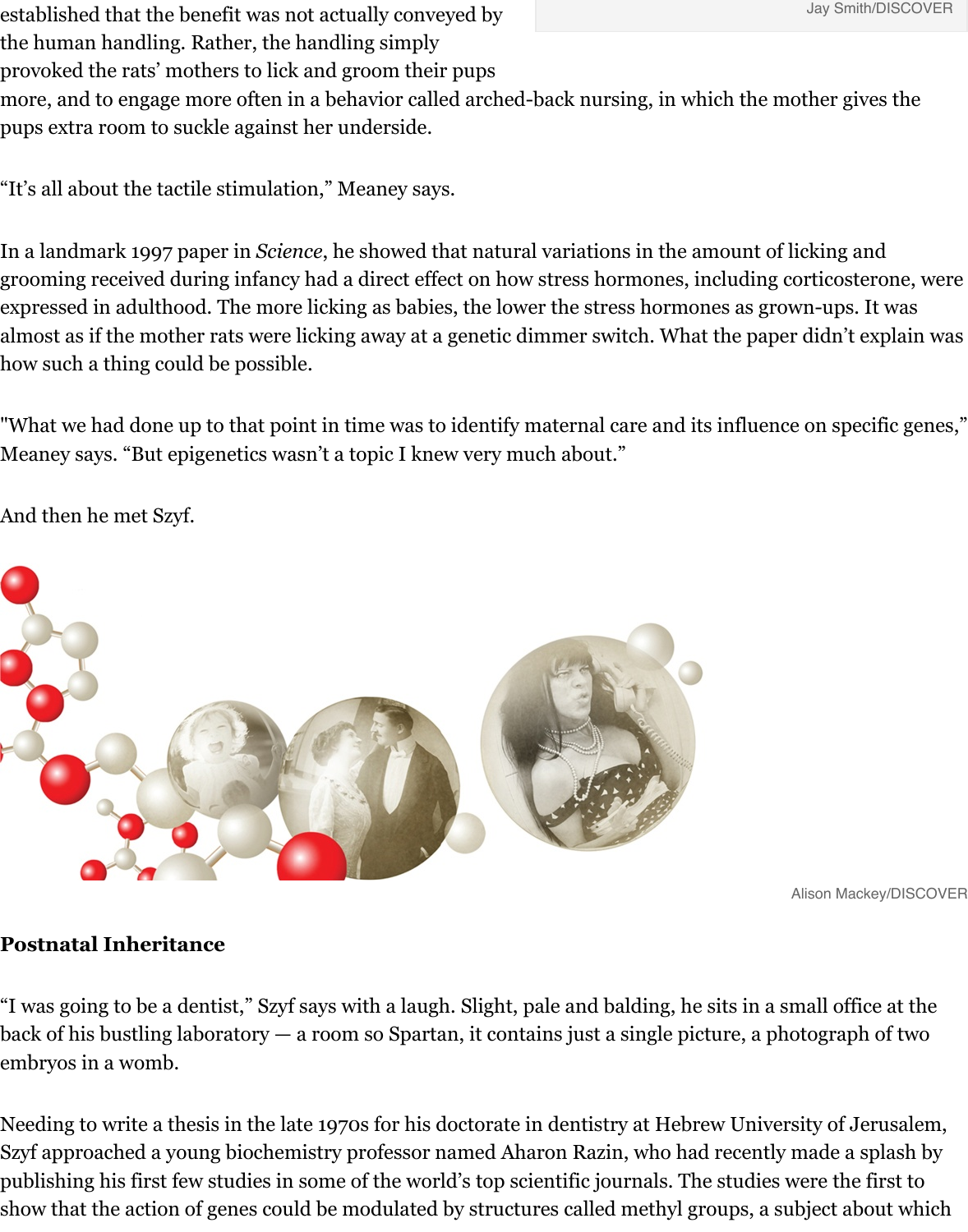Szyf knew precisely nothing. But he needed a thesis adviser, and Razin was there. Szyf found himself swept up to the forefront of the hot new field of epigenetics and never looked back.

Until researchers like Razin came along, the basic story line on how genes get transcribed in a cell was neat and simple. DNA is the master code, residing inside the nucleus of every cell; RNA transcribes the code to build whatever proteins the cell needs. Then some of Razin's colleagues showed that methyl groups could attach to cytosine, one of the chemical bases in DNA and RNA.

It was Razin, working with fellow biochemist Howard Cedar, who showed these attachments weren't just brief, meaningless affairs. The methyl groups could become married permanently to the DNA, getting replicated right along with it through a hundred generations. As in any good marriage, moreover, the attachment of the methyl groups significantly altered the behavior of whichever gene they wed, inhibiting its transcription, much like a jealous spouse. It did so, Razin and Cedar showed, by tightening the thread of DNA as it wrapped around a molecular spool, called a histone, inside the nucleus. The tighter it is wrapped, the harder to produce proteins from the gene.

Consider what that means: Without a mutation to the DNA code itself, the attached methyl groups cause long-term, heritable change in gene function. Other molecules, called acetyl groups, were found to play the opposite role, unwinding DNA around the histone spool, and so making it easier for RNA to transcribe a given gene.

By the time Szyf arrived at McGill in the late 1980s, he had become an expert in the mechanics of epigenetic change. But until meeting Meaney, he had never heard anyone suggest that such changes could occur in the brain, simply due to maternal care.

"It sounded like voodoo at first," Szyf admits. "For a molecular biologist, anything that didn't have a clear molecular pathway was not serious science. But the longer we talked, the more I realized that maternal care just might be capable of causing changes in DNA methylation, as crazy as that sounded. So Michael and I decided we'd have to do the experiment to find out."

Actually, they ended up doing a series of elaborate experiments. With the assistance of postdoctoral researchers, they began by selecting mother rats who were either highly attentive or highly inattentive. Once a pup had grown up into adulthood, the team examined its hippocampus, a brain region essential for regulating the stress response. In the pups of inattentive mothers, they found that genes regulating the production of glucocorticoid receptors, which regulate sensitivity to stress hormones, were highly methylated; in the pups of conscientious moms, the genes for the glucocorticoid receptors were rarely methylated.

Methylation just gums up the works. So the less the better when it comes to transcribing the affected gene. In this case, methylation associated with miserable mothering prevented the normal number of glucocorticoid receptors from being transcribed in the baby's hippocampus. And so for want of sufficient glucocorticoid receptors, the rats grew up to be nervous wrecks.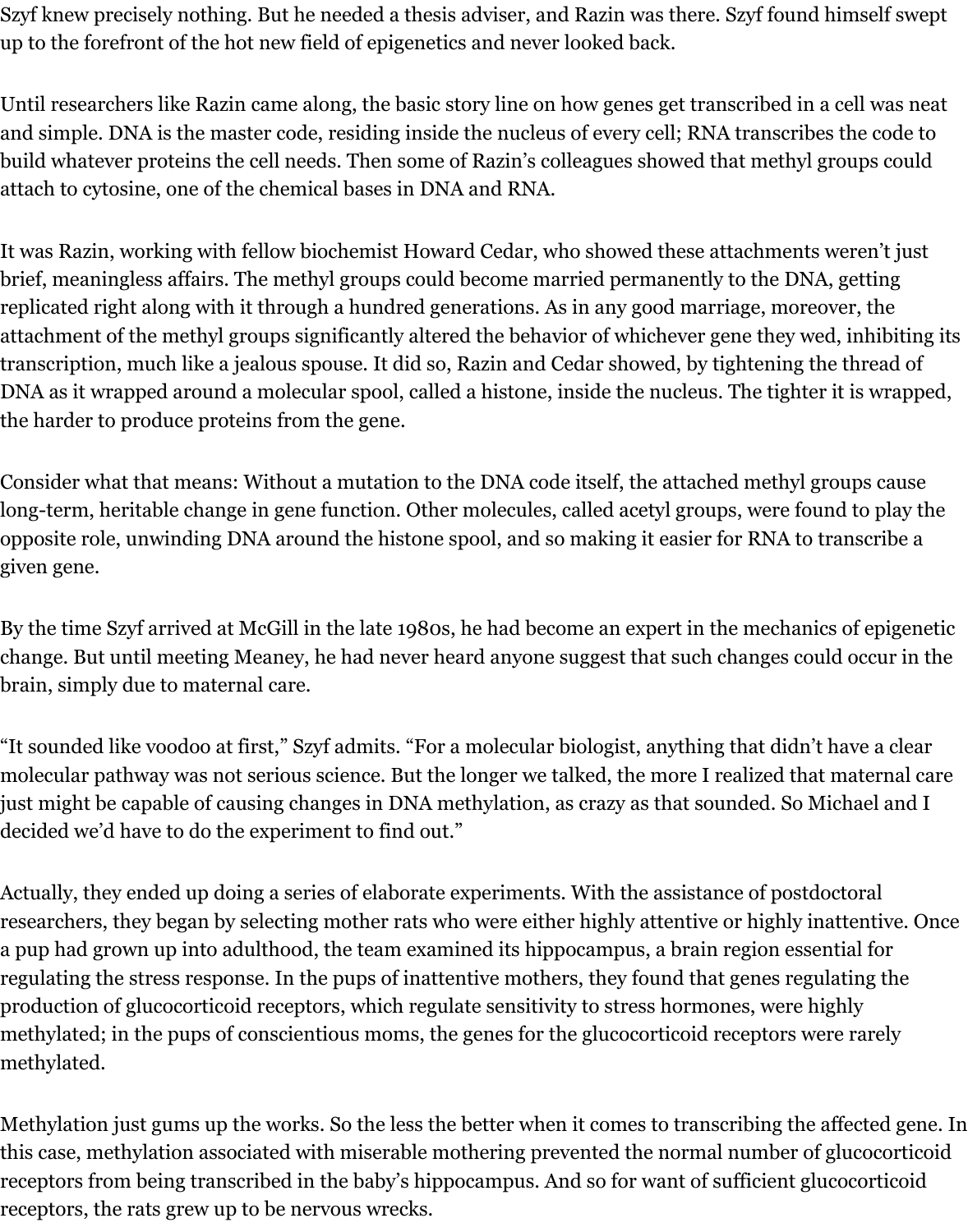grew up to have low levels of glucocorticoid receptors in their hippocampus and behaved skittishly. Likewise, those born to bad mothers but raised by good ones grew up to be calm and brave and had high levels of glucocorticoid receptors.



Jay Smith/DISCOVER

Before publishing their findings, Meaney and Szyf conducted a third crucial experiment, hoping to overwhelm the inevitable skeptics who would rise up to

question their results. After all, it could be argued, what if the epigenetic changes observed in were not directly causing the behavioral changes in the adults, but were merely co-occurring? certainly knew the enduring power of bad mothers to screw up people's lives. Maybe the emo were unrelated to the epigenetic change.

To test that possibility, Meaney and Szyf took yet another litter of rats raised by rotten mothe after the usual damage had been done, they infused their brains with trichostatin A, a drug that methyl groups. These animals showed none of the behavioral deficits usually seen in such off their brains showed none of the epigenetic changes.

"It was crazy to think that injecting it straight into the brain would work," says Szyf. "But it  $\mathrm{d}\mathrm{.}$ rebooting a computer."



[Despite such seemingly overwhelming evidence, when the pair wrote it all up in a p](http://discovermagazine.com/~/media/Images/Issues/2013/May/trait-7.jpg)aper, one at a top science journal refused to believe it, stating he had never before seen evidence that a behavior could cause epigenetic change.

"Of course he hadn't," Szyf says. "We wouldn't have bothered to report the study if it had alre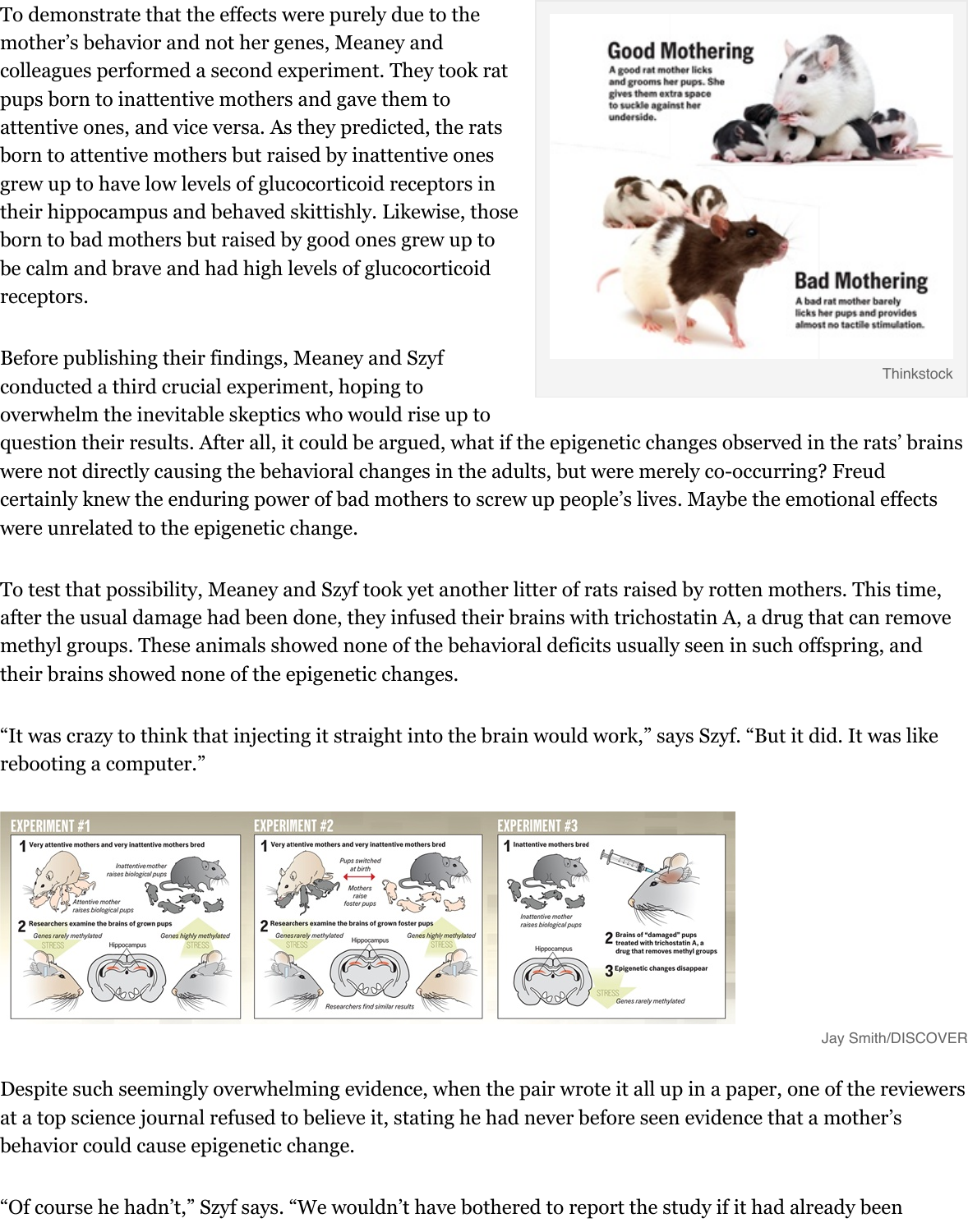proved."

In the end, their landmark paper, "Epigenetic programming by maternal behavior," was published in June 2004 in the journal *Nature Neuroscience*.

Meaney and Szyf had proved something incredible. Call it postnatal inheritance: With no changes to their genetic code, the baby rats nonetheless gained genetic attachments due solely to their upbringing *epi*genetic additions of methyl groups sticking like umbrellas out the elevator doors of their histones, gumming up the works and altering the function of the brain.

# **The Beat Goes On**

Together, Meaney and Szyf have gone on to publish some two-dozen papers, finding evidence along the way of epigenetic changes to many other genes active in the brain. Perhaps most significantly, in a study led by Frances Champagne — then a graduate student in Meaney's lab, now an associate professor with her own lab at Columbia University in New York — they found that inattentive mothering in rodents causes methylation of the genes for estrogen receptors in the brain. When those babies grow up, the resulting decrease of estrogen receptors makes them less attentive to *their* babies. And so the beat goes on.

As animal experiments continue apace, Szyf and Meaney have entered into the next great step in the study of behavioral epigenetics: human studies. In a 2008 paper, they compared the brains of people who had committed suicide with the brains of people who had died suddenly of factors other than suicide. They found excess methylation of genes in the suicide brains' hippocampus, a region critical to memory acquisition and stress response. If the suicide victims had been abused as children, they found, their brains were more methylated.

Why can't your friend "just get over" her upbringing by an angry, distant mother? Why can't she "just snap out of it"? The reason may well be due to methyl groups that were added in childhood to genes in her brain, thereby handcuffing her mood to feelings of fear and despair.

Of course, it is generally not possible to sample the brains of living people. But examining blood samples in humans is routine, and Szyf has gone searching there for markers of epigenetic methylation. Sure enough, in 2011 he reported on a genome-wide analysis of blood samples taken from 40 men who participated in a British study of people born in England in 1958.

All the men had been at a socioeconomic extreme, either very rich or very poor, at some point in their lives ranging from early childhood to mid-adulthood. In all, Szyf analyzed the methylation state of about 20,000 genes. Of these, 6,176 genes varied significantly based on poverty or wealth. Most striking, however, was the finding that genes were more than twice as likely to show methylation changes based on family income during early childhood versus economic status as adults.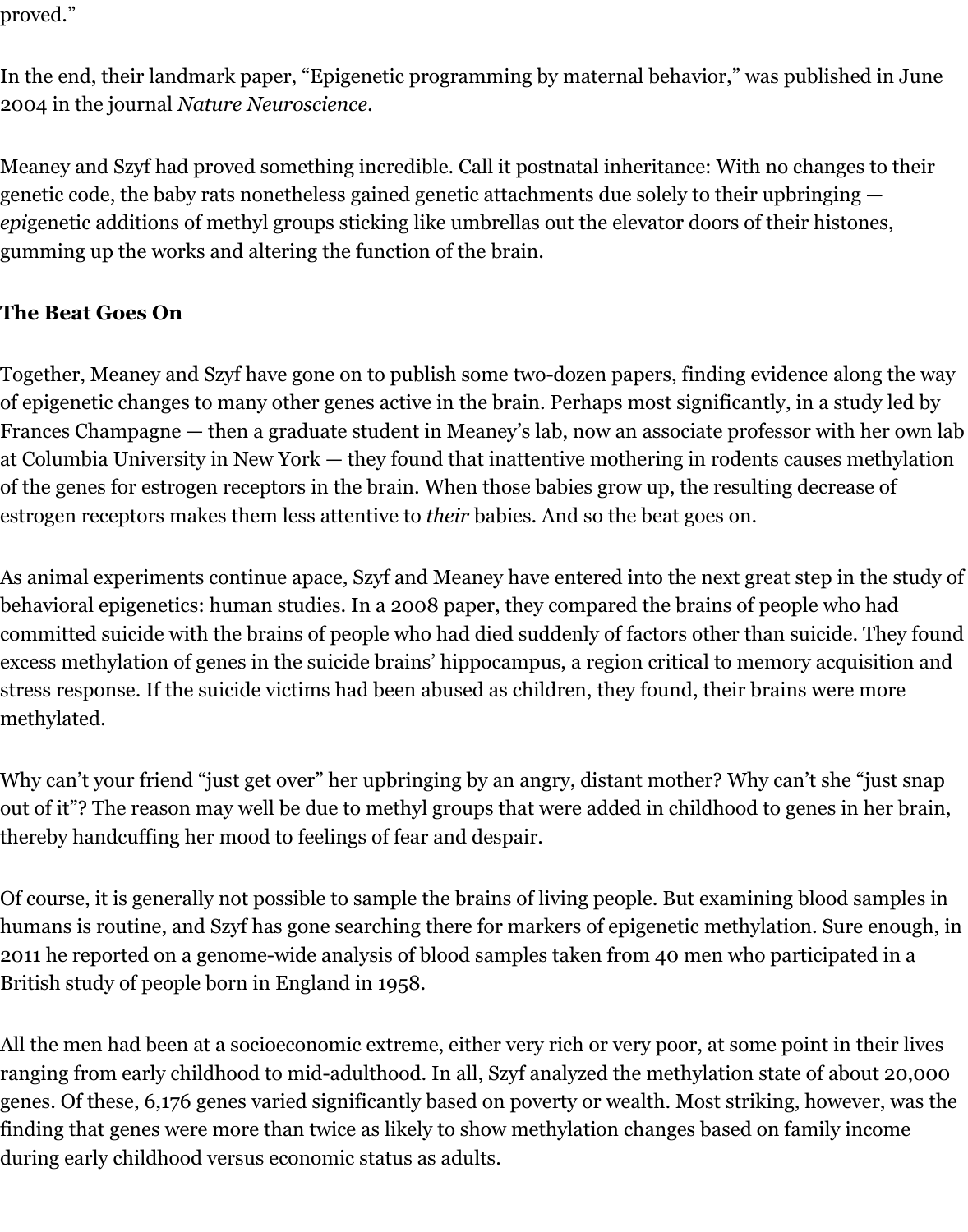

Alison Mackey/DISCOVER

Last year, Szyf and researchers from Yale 1 published another study of human blood s comparing 14 children raised in Russian or 14 other Russian children raised by their b parents. They found far more methylation genes, including many that play an import neural communication and brain development and  $\alpha$ function.

"Our study shows that the early stress of separation a biological parent impacts long-term prog genome function; this might explain why a children may be particularly vulnerable to parenting in terms of their physical and m said Szyf's co-author, psychologist Elena G the Child Study Center at Yale. "Parenting children might require much more nurtur reverse these changes in genome regulation.

A case study in the epigenetic effects of up humans can be seen in the life of Szyf's and onetime collaborator, Frances Champagne. studied prolactin, a hormone involved in r behavior. She was a driving force in encouraging into science," she recalls. Now a leading figure study of maternal influence, Champagne just child, a daughter. And epigenetic research something not found in the *What to Expect* books on the *What to Expecter* books on the *What to Expecter* books on the *what* to *Expecter* books on the *what* to *Expecter* books on the *what* to *Expecter* books on the her mother's former lab.

"The thing I've gained from the work I do  $\overline{\phantom{a}}$ big suppressor of maternal behavior," she in the animal studies, and it's true in humans.

thing you can do is not to worry all the time about whether you're doing the right thing. Keep level down is the most important thing. And tactile interaction — that's certainly what the go a[re doing with their babies. That sensory input,](http://discovermagazine.com/sitefiles/resources/image.aspx?item=%7BA3649D30-68F3-4E4D-A3DC-0CD80BFE1377%7D&mw=900&mh=600) the touching, is so important for the developi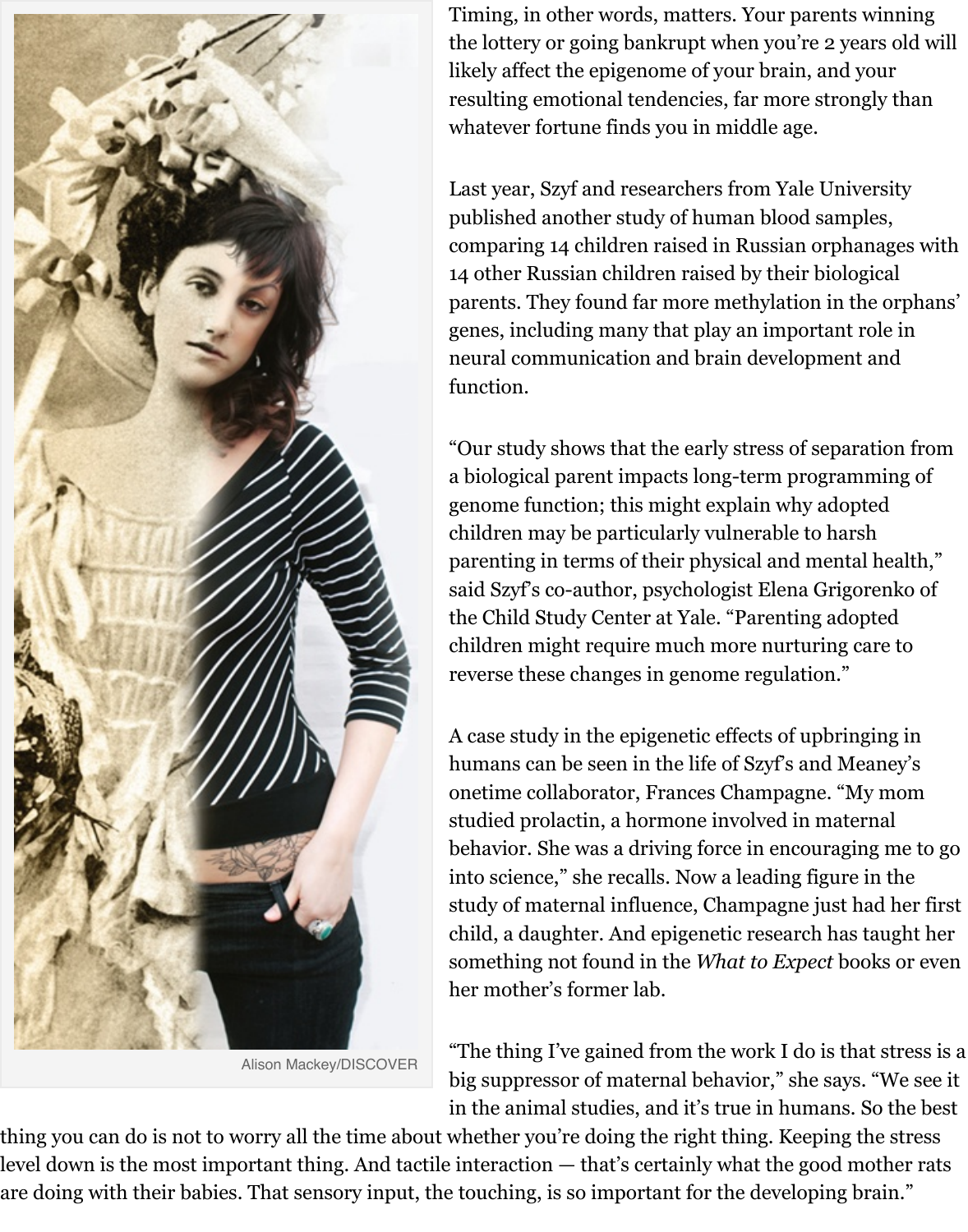#### methyl groups slathered on solely by parents after birth?

Neuroscientist Eric Nestler of the Icahn School of Medicine at Mount Sinai in New York has l answer for years. In one study, he exposed male mice to 10 days of bullying by larger, more ag At the end of the experiment, the bullied mice were socially withdrawn.

To test whether such effects could be transmitted to the next generation, Nestler took anothe bullied mice and bred them with females, but kept them from ever meeting their offspring.

Despite having no contact with their depressed fathers, the offspring grew up to be hypersensitive to stress. "It was not a subtle effect; the offspring were dramatically more susceptible to developing signs of depression," he says.

In further testing, Nestler took sperm from defeated males and impregnated females through in vitro fertilization. The offspring did not show most of the behavioral abnormalities, suggesting that epigenetic transmission may not be at the root. Instead, Nestler proposes, "the female might know she had sex with a loser. She knows it's a tainted male she had sex with, so she cares for her pups differently," accounting for the results.

Despite his findings, no consensus has yet emerged. The latest evidence, published in the Jan. 25 issue of the journal *Science*, suggests that epigenetic changes in mice are usually erased, but not always. The erasure is imperfect, and sometimes the affected genes may make it through to the next generation, setting the stage for transmission of the altered traits in descendants as well.

### **What's Next?**

The studies keep piling on. One line of research traces memory loss in old age to epigenetic alterations in brain